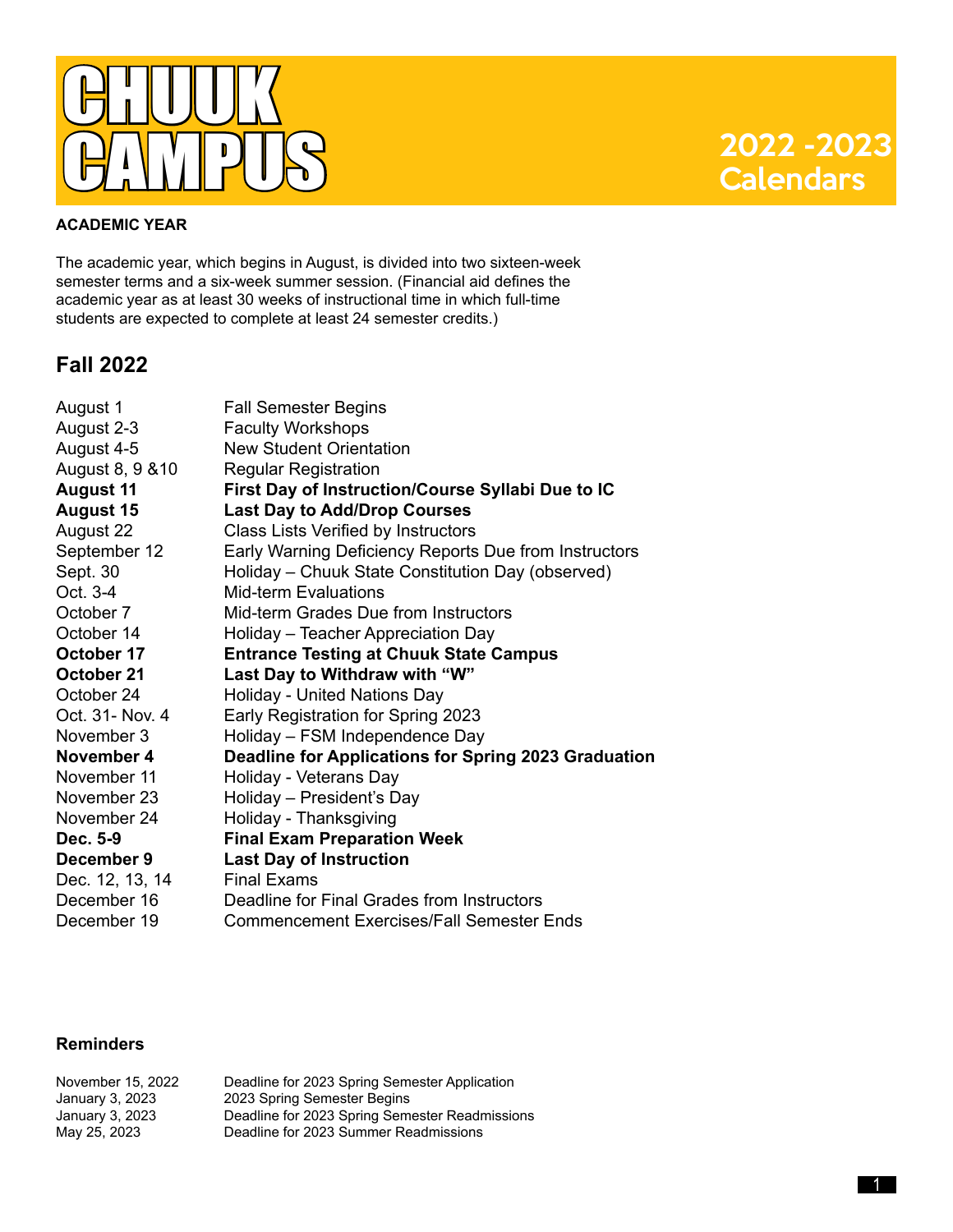

# **2022 - 2023**<br>Calendars

# **Spring 2023**

| January 3         | <b>Spring Semester Begins</b>                         |
|-------------------|-------------------------------------------------------|
| January 3         | <b>Faculty Workshops</b>                              |
| January 4-6       | Registration                                          |
| January 9         | First Day of Instruction/Course Syllabi Due to IC     |
| <b>January 11</b> | <b>Last Day to Add/Drop Courses</b>                   |
| January 16        | <b>Class Lists Verified by Instructors</b>            |
| January 23-Feb. 4 | Entrance Testing at Chuuk Campus/Chuuk High Schools   |
| February 6        | Early Warning Deficiency Reports Due from Instructors |
| Feb. 27-28        | Mid-term Evaluations                                  |
| March 3           | Mid-Term Grades Due from Instructors                  |
| March 17          | Last Day to Withdraw With "W"                         |
| March 31          | Holiday - Cultural Day                                |
| April 3           | <b>COM-FSM Founding Day (Observed)</b>                |
| April 4           | Faculty Professional Development Day - no classes     |
| April 5-7         | <b>Easter Recess for students</b>                     |
| April 7           | Holiday - Good Friday                                 |
| April 10-14       | Early Registration for Summer 2023                    |
| April 10          | Deadline for Applications for Fall 2023 Graduation    |
| April 24-May 3    | <b>Final Exam Preparation Week</b>                    |
| May 3             | <b>Last Day of Instruction</b>                        |
| May 4,5, 8        | <b>Final Exams</b>                                    |
| <b>May 10</b>     | Holiday - FSM Constitution Day                        |
| May 11            | Deadline for Final Grades from Instructors            |
| May 15            | <b>Commencement Exercises/Spring Semester Ends</b>    |